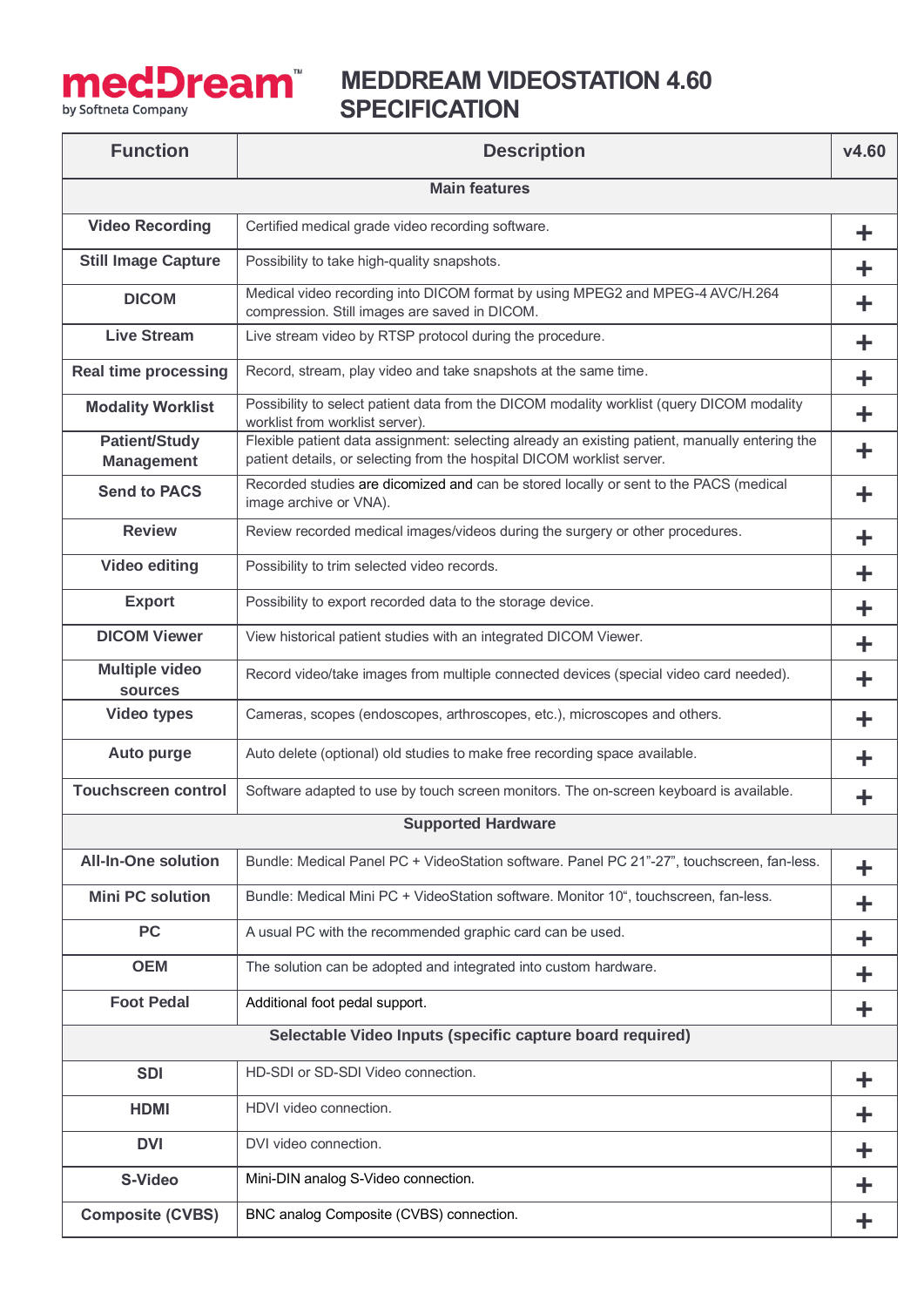| <b>Selectable Audio Inputs</b>       |                                                                                                                                                                                            |   |  |  |
|--------------------------------------|--------------------------------------------------------------------------------------------------------------------------------------------------------------------------------------------|---|--|--|
| <b>EMBEDDED</b>                      | EMBEDDED audio input.                                                                                                                                                                      | ╋ |  |  |
| LINE_IN                              | LINE_IN audio input.                                                                                                                                                                       | ╋ |  |  |
| <b>MICROPHONE</b>                    | SOUNDCARD MICROPHONE audio input.                                                                                                                                                          | ╋ |  |  |
| <b>SOUNDCARD</b>                     | SOUNDCARD LINE_IN audio input.                                                                                                                                                             | ╋ |  |  |
| <b>Video Recording Formats</b>       |                                                                                                                                                                                            |   |  |  |
| 4K                                   | 4K up to 3840×2160@60/50.                                                                                                                                                                  | ÷ |  |  |
| HD                                   | HD up to 1920×1080@60/50.                                                                                                                                                                  |   |  |  |
| Analog                               | PAL or NTSC.                                                                                                                                                                               |   |  |  |
|                                      | <b>Modality Worklist</b>                                                                                                                                                                   |   |  |  |
| <b>Modality worklist</b><br>search   | Modality worklist query parameters: Accession Number, Patient's Name, Patient ID, Modality,<br>Scheduled Station AE Title, Scheduled Procedure Step Start Date, Requested Procedure ID.    | ╋ |  |  |
| <b>Modality worklist</b><br>results  | Full modality worklist result that includes: Referenced, Study, Patient, Requested and<br>Scheduled procedure information.                                                                 | ÷ |  |  |
|                                      | <b>Configuration Features</b>                                                                                                                                                              |   |  |  |
| <b>Support character</b><br>sets     | ISO_IR 192 - Unicode in UTF-8, ISO_IR 100 - Latin alphabet No. 1, ISO_IR 144 - Cyrillic.                                                                                                   | ╋ |  |  |
| Video profile                        | Possibility to create and apply profile for the video source device. Selectable: transfer syntax,<br>encoding, audio/video quality, resolution, frame rate per second (fps), aspect ratio. | ╋ |  |  |
| Video length                         | Possibility to specify video interval length to automatically split videos during recording.                                                                                               | ╋ |  |  |
| <b>Adjust video</b>                  | Possibility to adjust video settings control: contrast, brightness, hue, sharpness, saturation.                                                                                            | ╋ |  |  |
| <b>Encoding</b>                      | Possibility to select encoding type: software or intel media SDK.                                                                                                                          | ÷ |  |  |
| <b>Recording quality</b>             | Possibility to choose recording quality.                                                                                                                                                   | ╋ |  |  |
| <b>Streaming profile</b>             | Possibility to create and apply Profile for video streaming. Selectable: encoding, audio/video,<br>resolution, frame rate per second (fps), audio quality.                                 |   |  |  |
| <b>Streaming quality</b>             | Possibility to choose streaming quality.                                                                                                                                                   | ╋ |  |  |
| <b>Multilanguage</b><br>support      | Supported languages: English, Lithuanian. Possibility to support more languages by request.                                                                                                | ÷ |  |  |
|                                      | <b>Image Transfer syntaxes for still images</b>                                                                                                                                            |   |  |  |
| <b>JPEG Baseline</b><br>(Process 1)  | Images can be stored in JPEG Baseline (Process 1) (Transfer Syntax UID:<br>1.2.840.10008.1.2.4.50).                                                                                        | ÷ |  |  |
|                                      | <b>Video Transfer syntaxes for Video Recording</b>                                                                                                                                         |   |  |  |
| <b>MPEG2 Main Level</b>              | Video can be stored in MPEG2 Main Profile Main Level Transfer Syntax (Transfer Syntax<br>UID: 1.2.840.10008.1.2.4.100).                                                                    | ╋ |  |  |
| <b>MPEG2 High Level</b>              | Video can be stored in MPEG2 Main Profile @ High-Level Transfer Syntax (Transfer Syntax<br>UID: 1.2.840.10008.1.2.4.101).                                                                  | ╋ |  |  |
| <b>MPEG-4 High Profile</b>           | Video can be stored in MPEG-4 AVC/H.264 High Profile / Level 4.1 Transfer Syntax<br>(Transfer Syntax UID: 1.2.840.10008.1.2.4.102).                                                        | ╋ |  |  |
| <b>MPEG-4 BD-</b><br>compatible High | Video can be stored in MPEG-4 AVC/H.264 BD-compatible High Profile / Level 4.1 (Transfer<br>Syntax UID: 1.2.840.10008.1.2.4.103).                                                          | ╋ |  |  |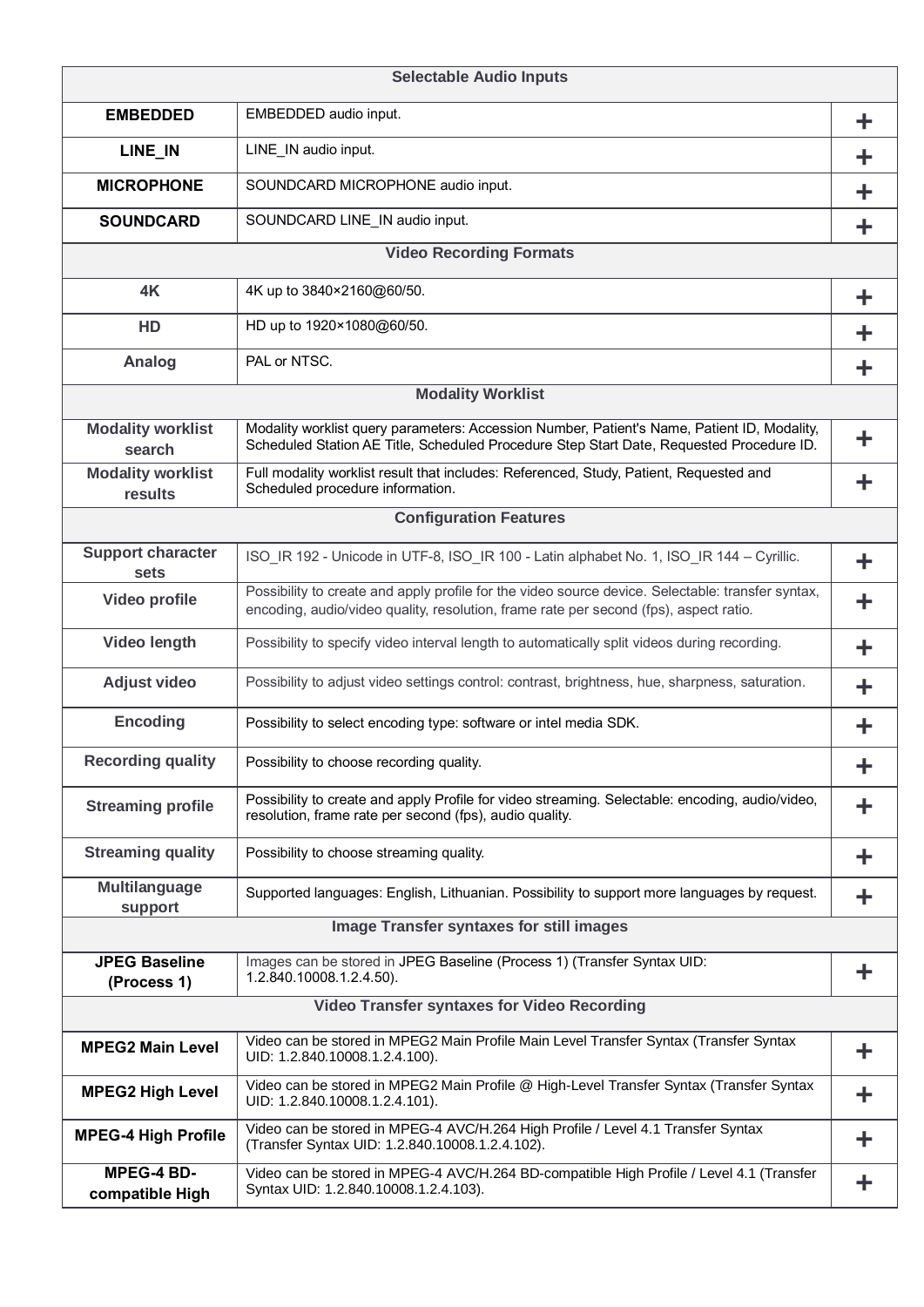|                                                        | Supporter SOP classes for video and still images                                                                                                                                                                                                                                                                                                                                      |   |  |  |
|--------------------------------------------------------|---------------------------------------------------------------------------------------------------------------------------------------------------------------------------------------------------------------------------------------------------------------------------------------------------------------------------------------------------------------------------------------|---|--|--|
| <b>Secondary Capture</b><br><b>Image Storage</b>       | SOP Class for Image/Video Storage Services (SOP UID: 1.2.840.10008.5.1.4.1.1.7).                                                                                                                                                                                                                                                                                                      |   |  |  |
| Video recording and still image capture modalities     |                                                                                                                                                                                                                                                                                                                                                                                       |   |  |  |
| <b>OT</b>                                              | Recommended to use this modality for video recording and still images.                                                                                                                                                                                                                                                                                                                | ╋ |  |  |
| <b>OP</b>                                              | Possibility to specify other modalities such as: Ophthalmic Photography (DICOM will be<br>stored using Secondary Capture SOP class).                                                                                                                                                                                                                                                  |   |  |  |
| <b>ES</b>                                              | Possibility to specify other modalities such as: Endoscopy modality (DICOM will be stored<br>using Secondary Capture SOP class).                                                                                                                                                                                                                                                      |   |  |  |
| <b>XC</b>                                              | Possibility to specify other modalities such as: External-camera Photography modality<br>(DICOM will be stored using Secondary Capture SOP class.).                                                                                                                                                                                                                                   |   |  |  |
|                                                        | <b>Integrated DICOM Viewer features</b>                                                                                                                                                                                                                                                                                                                                               |   |  |  |
|                                                        | This specification file contains an only description of MedDream VideoStation product functionalities. MedDream VideoStation product<br>contains also integrated MedDream WEB DICOM Viewer functionalities. For a full list of MedDream DICOM Viewer specifications<br>please read the <b>Specification document</b> . There MedDream viewing functionalities are described, such as: |   |  |  |
| <b>General features</b>                                | Pan, Zoom, Scroll, etc.                                                                                                                                                                                                                                                                                                                                                               | ╋ |  |  |
| <b>Measurements</b>                                    | Line, Angle, Polyline, etc.                                                                                                                                                                                                                                                                                                                                                           |   |  |  |
| <b>Viewport features</b>                               | Ellipse ROI propagation, Copy image to the clipboard, Quick save KO and PR, etc.                                                                                                                                                                                                                                                                                                      |   |  |  |
| <b>Layout features</b>                                 | Thumbnail position, Multi-image, Hanging Protocols, etc.                                                                                                                                                                                                                                                                                                                              |   |  |  |
| <b>Manipulation</b><br>features                        | Simultaneous scrolling, Sync Windowing, Crosshair, etc.                                                                                                                                                                                                                                                                                                                               |   |  |  |
| <b>Supporting functions</b>                            | Report, Study forward, Export, etc.                                                                                                                                                                                                                                                                                                                                                   |   |  |  |
| <b>Specific features</b>                               | Live Share support, PET-CT Fusion, Color channels, etc.                                                                                                                                                                                                                                                                                                                               |   |  |  |
| <b>ECG</b>                                             | Measurement (mV, s), QT points (RR, QT, QTc), HR, etc.                                                                                                                                                                                                                                                                                                                                |   |  |  |
| <b>Ultrasound</b>                                      | VTI (Velocity Time Integral), etc.                                                                                                                                                                                                                                                                                                                                                    |   |  |  |
| <b>MPR</b>                                             | Orthogonal MPR, Axial MPR, Coronal MPR, Sagittal MPR, etc.                                                                                                                                                                                                                                                                                                                            |   |  |  |
| <b>Optional advanced</b><br><b>MPR</b> features        | MPR Oblique, 3D rendering, MPR/MIP comparison, etc.                                                                                                                                                                                                                                                                                                                                   |   |  |  |
| <b>Customization</b><br>features                       | Theme, Thumbnail view, Language support, etc.                                                                                                                                                                                                                                                                                                                                         |   |  |  |
| <b>Other viewing</b><br>functionalities                | All viewing functionalities are described in MedDream DICOM Viewer Specification<br>document.                                                                                                                                                                                                                                                                                         |   |  |  |
| <b>Supported modalities in integrated DICOM Viewer</b> |                                                                                                                                                                                                                                                                                                                                                                                       |   |  |  |
| <b>CR</b>                                              | Computed Radiography modality.                                                                                                                                                                                                                                                                                                                                                        |   |  |  |
| <b>CT</b>                                              | Computer Tomography modality.                                                                                                                                                                                                                                                                                                                                                         | ╋ |  |  |
| <b>DX</b>                                              | Digital Radiography modality.                                                                                                                                                                                                                                                                                                                                                         | ╋ |  |  |
| <b>ECG</b>                                             | Electrocardiography modality.                                                                                                                                                                                                                                                                                                                                                         |   |  |  |
| <b>EPS</b>                                             | Cardiac Electrophysiology modality for diagnostic use.                                                                                                                                                                                                                                                                                                                                |   |  |  |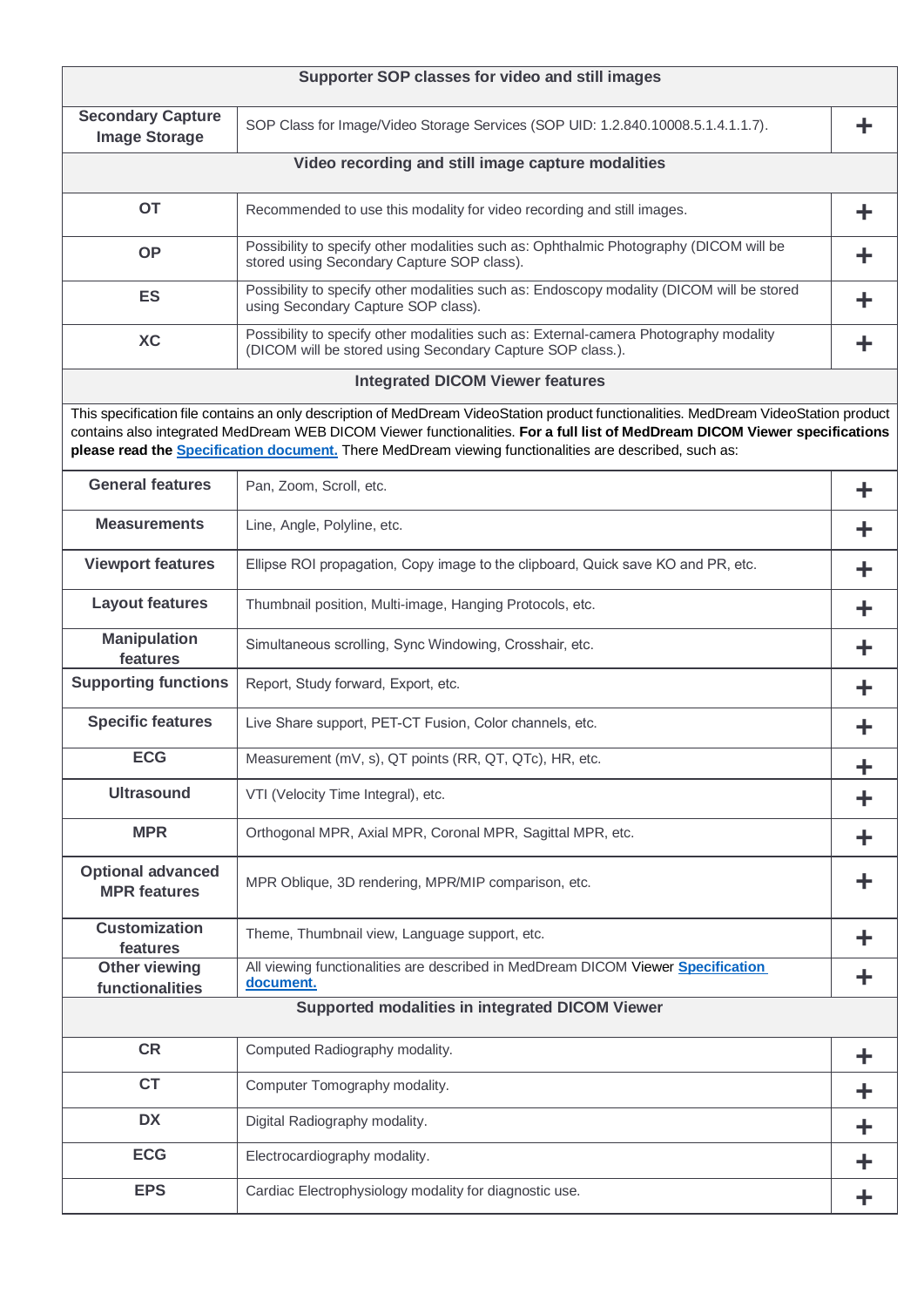| <b>ES</b>                       | Endoscopy modality.                                                                                                                                           |   |  |  |
|---------------------------------|---------------------------------------------------------------------------------------------------------------------------------------------------------------|---|--|--|
| IO                              | Intra-Oral Radiography modality.                                                                                                                              | ╈ |  |  |
| <b>IVUS</b>                     | Intravascular Ultrasound modality for diagnostic use.                                                                                                         | ╋ |  |  |
| <b>MG</b>                       | Mammography modality.                                                                                                                                         | ╈ |  |  |
| <b>MR</b>                       | Magnetic Resonance modality.                                                                                                                                  | ╋ |  |  |
| <b>NM</b>                       | Nuclear Medicine modality.                                                                                                                                    | ╋ |  |  |
| <b>OT</b>                       | Other modalities.                                                                                                                                             | ╋ |  |  |
| <b>OP</b>                       | Ophthalmic Photography modality.                                                                                                                              | ╋ |  |  |
| <b>OPT</b>                      | Ophthalmic Tomography modality for diagnostic use.                                                                                                            | ╈ |  |  |
| <b>OCT</b>                      | Optical Coherence Tomography (non-Ophthalmic) modality for diagnostic use.                                                                                    | ╋ |  |  |
| <b>PT</b>                       | Positron Emission Tomography (PET) modality.                                                                                                                  | ╋ |  |  |
| <b>PX</b>                       | Panoramic X-Ray modality.                                                                                                                                     | ╋ |  |  |
| <b>RF</b>                       | Radio Fluoroscopy modality.                                                                                                                                   |   |  |  |
| <b>RG</b>                       | Radiographic imaging modality.                                                                                                                                | ╋ |  |  |
| <b>SC</b>                       | Secondary Capture modality.                                                                                                                                   | ╋ |  |  |
| <b>US</b>                       | Ultrasound modality.                                                                                                                                          | ╋ |  |  |
| XA                              | X-Ray Angiography modality.                                                                                                                                   |   |  |  |
| <b>XC</b>                       | External-camera Photography modality.                                                                                                                         | ╈ |  |  |
|                                 | All viewing functionalities and a full list of MedDream DICOM Viewer specifications are described in Specification document.                                  |   |  |  |
|                                 | Integration into PACS/VNA, Medical Information systems or applications                                                                                        |   |  |  |
| <b>PACS</b>                     | Store recorded data into PACS server. Possibility to review patient historical DICOM data.                                                                    |   |  |  |
| <b>VNA</b>                      | Store recorded data into the VNA server. Possibility to review patient historical DICOM data.                                                                 |   |  |  |
| <b>DICOM Archive</b>            | Store recorded data into the DICOM archive. Possibility to review patient historical DICOM<br>data.                                                           | ╋ |  |  |
|                                 | <b>Integration into OEM application</b>                                                                                                                       |   |  |  |
| <b>OEM</b> application          | Integration into medical applications, video recording solutions or surgery applications.<br>Application control API can be provided (on commercial request). | ╋ |  |  |
|                                 | Licensing                                                                                                                                                     |   |  |  |
| <b>Station Licensing</b>        | Station licensing per installed instance (per user workstation or PC).                                                                                        | ÷ |  |  |
| <b>Operating System support</b> |                                                                                                                                                               |   |  |  |
| <b>Windows</b>                  | It is a Windows desktop application, that can be installed on Windows 7/8/10/11 (64 bit).                                                                     |   |  |  |
| <b>Regulatory</b>               |                                                                                                                                                               |   |  |  |
| <b>USA FDA</b>                  | K162011, 510 (k) cleared as a Class II medical device.                                                                                                        |   |  |  |
| <b>Europe CE</b>                | Certified as a Class IIb device according to MDR.                                                                                                             |   |  |  |